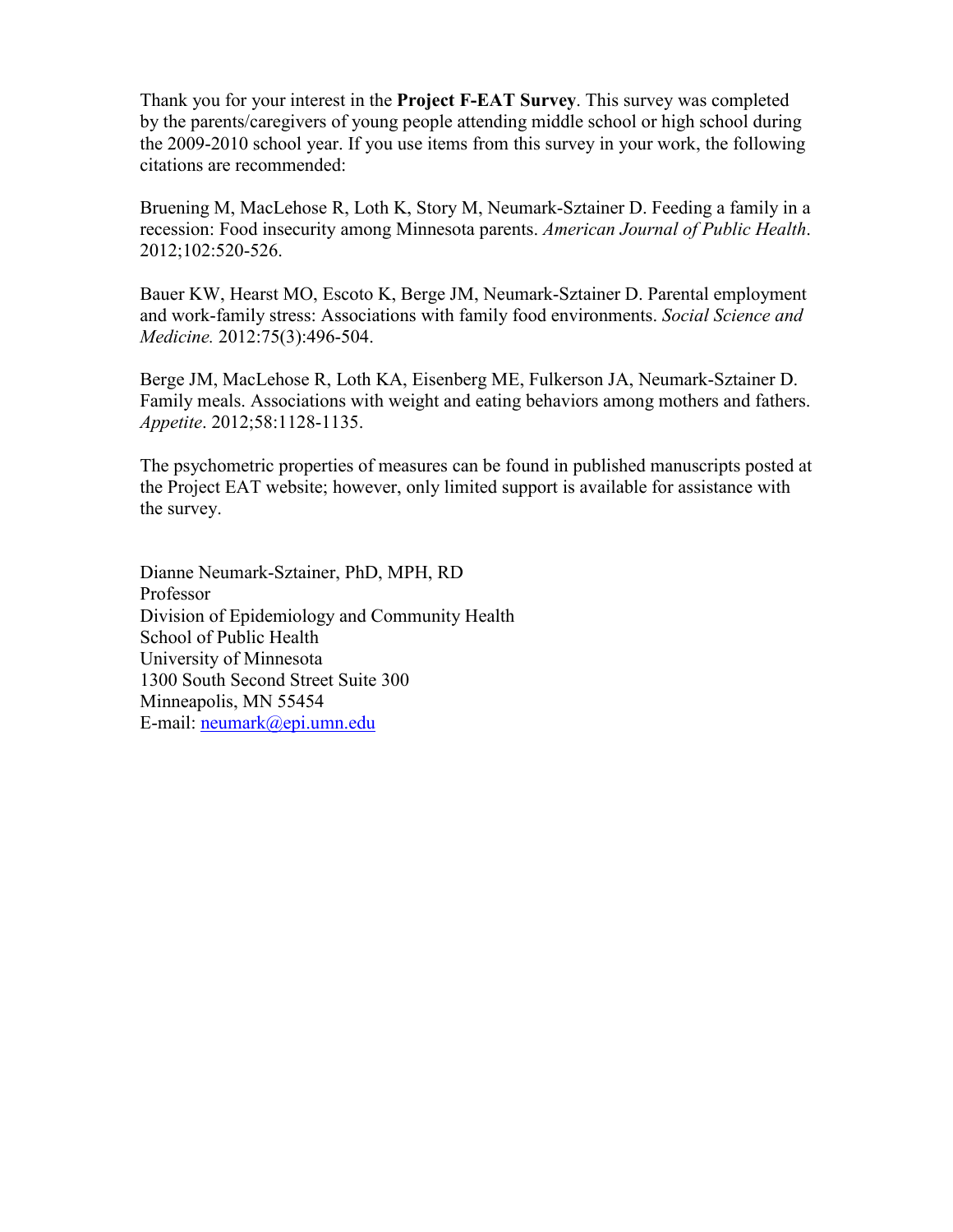Thank you for your interest in the **Project F-EAT Survey**. This survey was completed by the parents/caregivers of young people attending middle school or high school during the 2009-2010 school year. If you use items from this survey in your work, the following citations are recommended:

Bruening M, MacLehose R, Loth K, Story M, Neumark-Sztainer D. Feeding a family in a recession: Food insecurity among Minnesota parents. *American Journal of Public Health*. 2012;102:520-526.

Bauer KW, Hearst MO, Escoto K, Berge JM, Neumark-Sztainer D. Parental employment and work-family stress: Associations with family food environments. *Social Science and Medicine.* 2012:75(3):496-504.

Berge JM, MacLehose R, Loth KA, Eisenberg ME, Fulkerson JA, Neumark-Sztainer D. Family meals. Associations with weight and eating behaviors among mothers and fathers. *Appetite*. 2012;58:1128-1135.

You can also visit the Project EAT website at http://www.sph.umn.edu/epi/research/eat/ for additional information about Project F-EAT. The psychometric properties of measures can be found in published manuscripts posted at the website; however, only limited support is available for assistance with the survey.

Dianne Neumark-Sztainer, PhD, MPH, RD Professor Division of Epidemiology and Community Health School of Public Health University of Minnesota 1300 South Second Street Suite 300 Minneapolis, MN 55454 E-mail: neumark@epi.umn.edu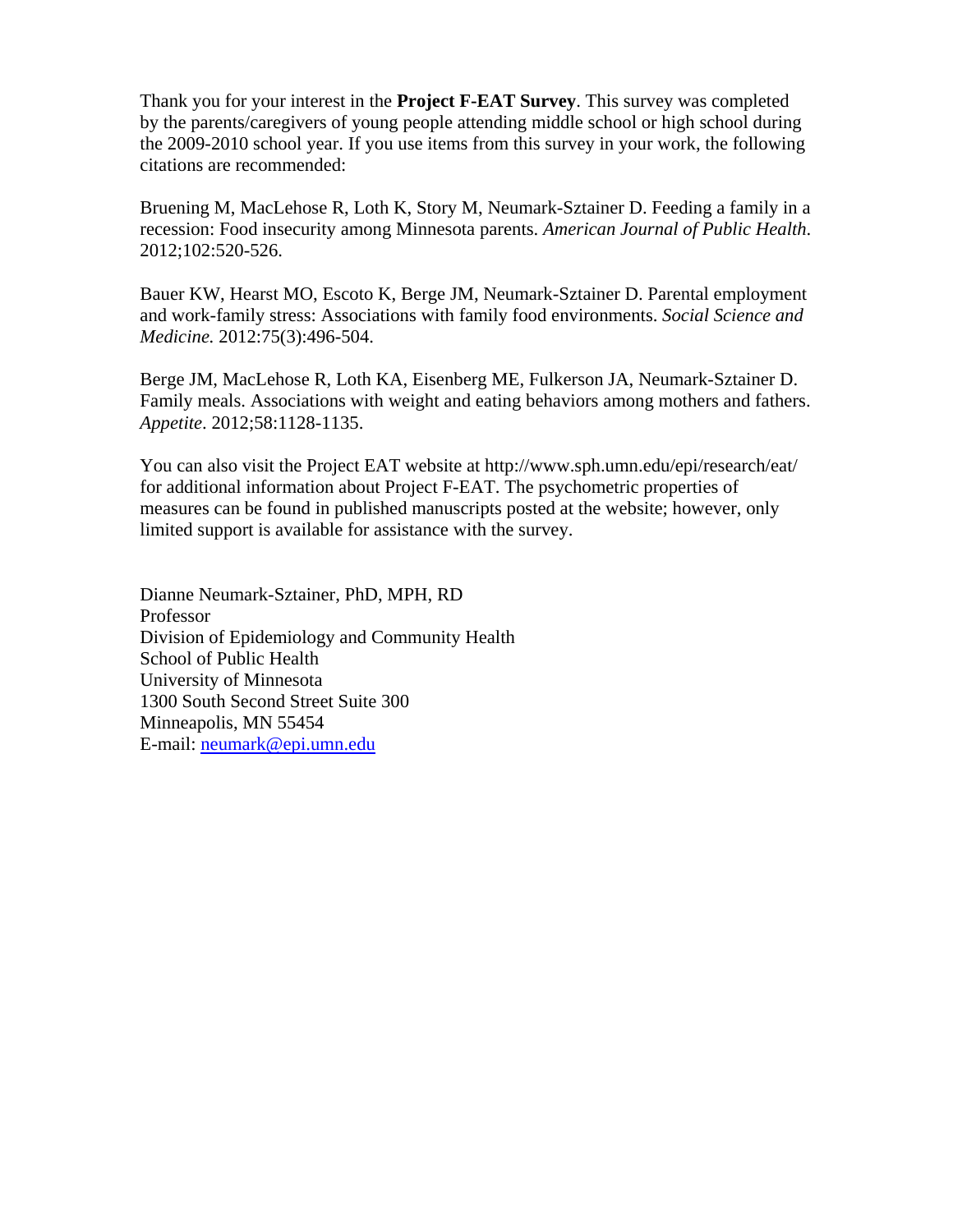

# **for agreeing to participate in this Project F-EAT Survey!**

With your consent, your child recently participated in our Project EAT survey at school. Project EAT is a large survey of teens in the metro area that aims to learn more about the kinds of things that impact the eating habits and physical activity patterns of young people.

# **Now we have some questions we would like to ask you as the caregiver for this child.**

- In this survey we will be asking you questions about yourself, your family and also about your child who recently participated in Project EAT. Please keep this child in mind when responding.
- Your name is not on this survey and all of your answers will be kept private, so please answer honestly. There are no right or wrong answers.
- Parents get a lot of mixed messages about food and weight and it can be hard to know what to do. The information that you and other parents provide in this survey will teach us about the challenges that families are facing. Your input will guide the development of programs for children and their families across the nation. Your input WILL make a difference.

## *Upon completion of the survey, please send it back in the enclosed return envelope and we will send you a \$25 Target gift card right away in appreciation of your time.*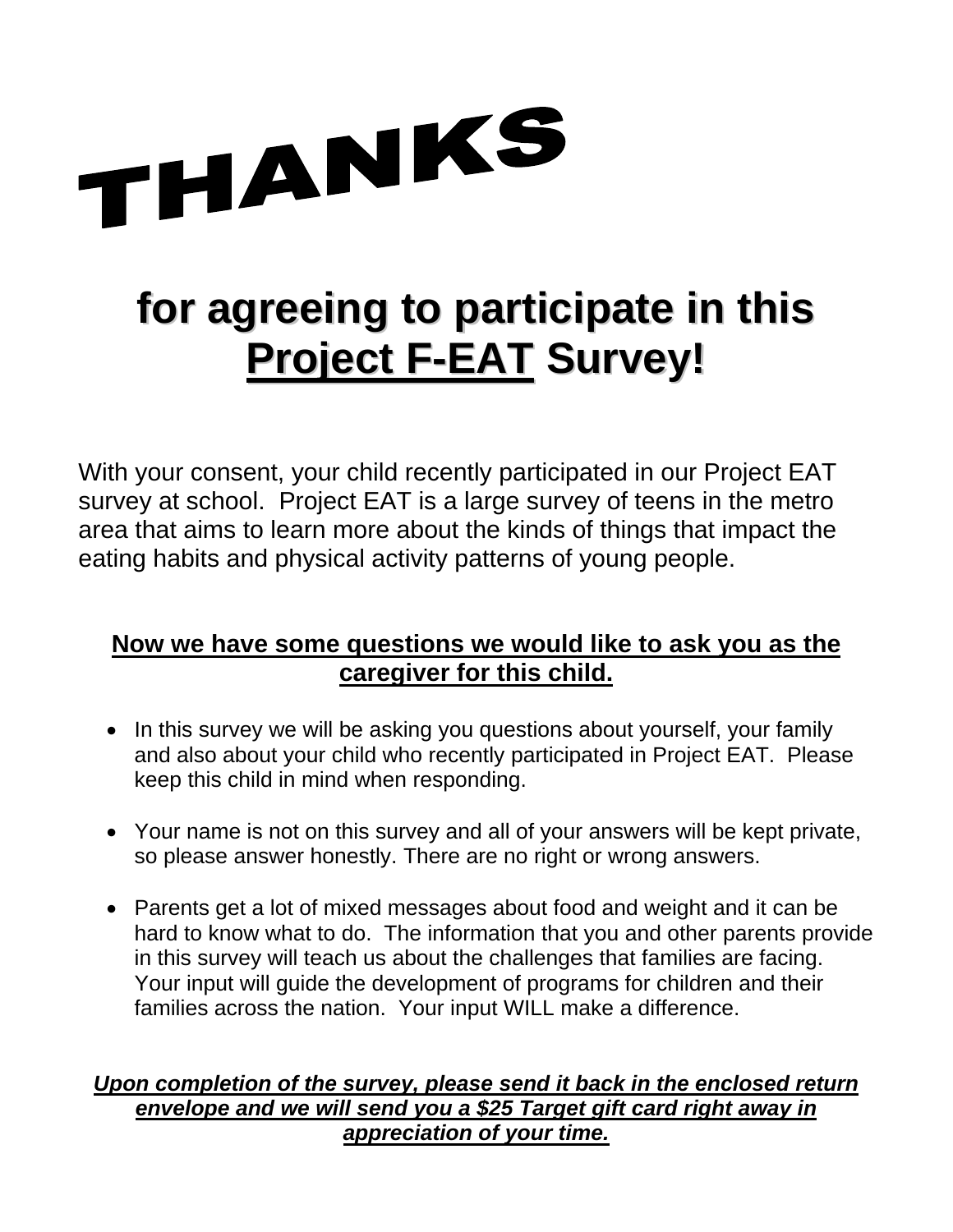#### **1. What is your relationship with the child who participated in Project EAT?**

- $1 \Box$  Mother
- $2 \Box$  Stepmother
- $3 \Box$  Other female guardian
- $4 \Box$  Father
- $5 \Box$  Stepfather
- $6 \Box$  Other male guardian
- $7 \Box$  Other:

#### **2. Where does your child who participated in Project EAT live?**

- $1 \Box$  My child lives only in my home
- $2 \Box$  My child lives mostly in my home
- $3 \Box$  My child lives equally in my home and in another home
- $4 \Box$  My child lives mostly in another home
- $5 \Box$  My child does not live in my home

## **Let's start with some questions about YOUR eating habits…**

#### **3. During the past week, on how many days did you eat breakfast?**

- $1 \Box$  Never
- $2 \square$  1-2 days
- $3\sqrt{3}$  3-4 days
- $4 \Box$  5-6 days
- $5 \Box$  Every day
- **4. Thinking back over the past week, how many servings of fruit did you usually eat on a typical day? (A serving is a half cup of fruit or 100% fruit juice, or a medium piece of fruit.)** 
	- $1 \Box$  Zero servings per day
	- $2 \Box$  Less than 1 serving per day
	- $3 \square$  1 serving per day
	- $4 \Box$  2 servings per day
	- $5 \Box$  3 servings per day
	- $6 \Box$  4 servings per day
	- $7 \Box$  5 or more servings per day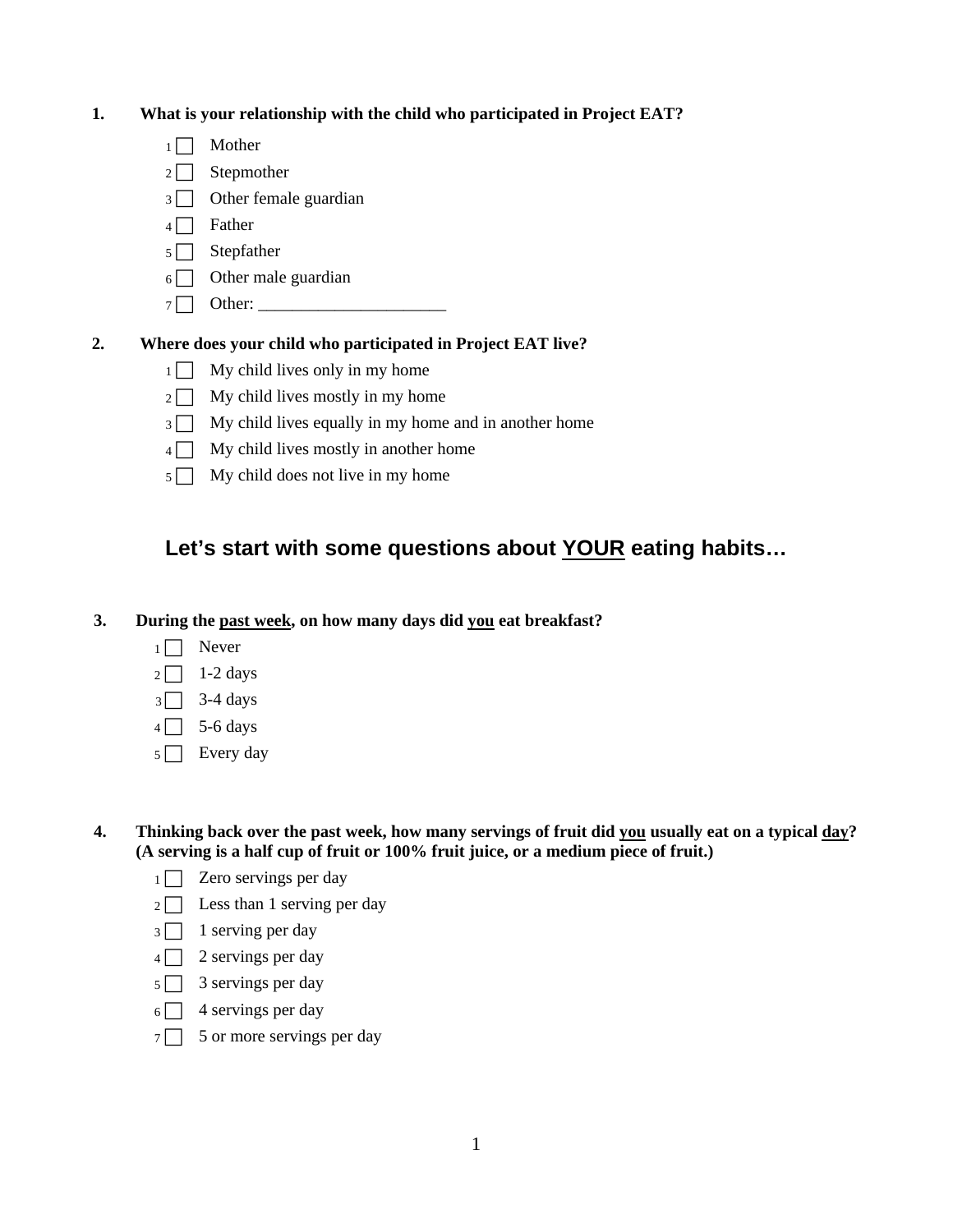- **5. Thinking back over the past week, how many servings of vegetables did you usually eat on a typical day? (A serving is a half cup of cooked vegetables or one cup of raw vegetables.)** 
	- $1 \Box$  Zero servings per day
	- $2 \Box$  Less than 1 serving per day
	- $3 \Box$  1 serving per day
	- $4 \Box$  2 servings per day
	- $5 \Box$  3 servings per day
	- $6 \Box$  4 servings per day
	- $7 \n\begin{array}{|c|c|} \n\hline\n5 \n\end{array}$  5 or more servings per day
- **6. Thinking back over the past week, how often did you drink sugar-sweetened beverages (regular soda pop, Kool-Aid)?** 
	- $1 \Box$  Less than once per week
	- $2 \Box$  1 drink per week
	- $3 \square$  2-4 drinks per week
	- $4 \Box$  5-6 drinks per week
	- $5 \Box$  1 per day
	- $6 \ \ 2$  or more per day
- **7. In the past week, how often did you eat something from a fast food restaurant, such as McDonald's, Burger King, Domino's, or similar places? (pizza counts)** 
	- $1 \Box$  Never
	- $2 \square$  1-2 times
	- $3 \square$  3-4 times
	- $4 \Box$  5-6 times
	- $5 \Box$  7 times
	- $6\Box$  More than 7 times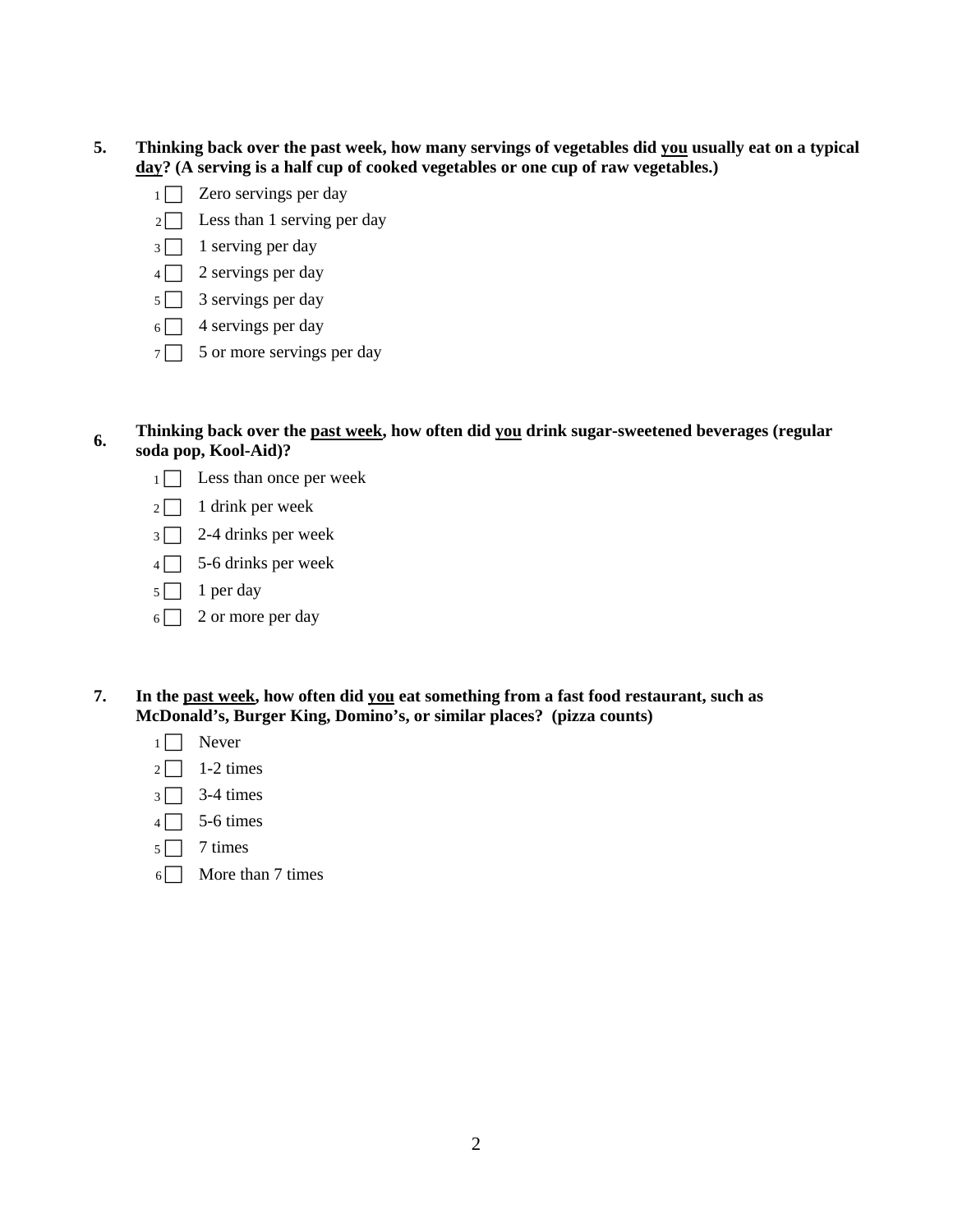#### **8. In the past month, how often did you eat something from the following types of restaurants (include take-out and delivery)?**

|               |                                                                                                                      | Never/<br>rarely    | 1-3 times<br>per month | 1-2 times<br>per week | 3-4 times<br>per week | 5-6 times<br>per week          | $1+$ times<br>per day |
|---------------|----------------------------------------------------------------------------------------------------------------------|---------------------|------------------------|-----------------------|-----------------------|--------------------------------|-----------------------|
| a.            | Traditional "burger-and-fries"<br>fast food restaurant (such as<br>McDonald's, Burger King, Wendy's, or<br>Culver's) | $1 \mid \cdot \mid$ | $2 \mid$               | $3 \mid$              | $4$                   | $5$                            | $6$                   |
| $\mathbf b$ . | Mexican fast food restaurant<br>(such as Taco Bell, Taco John's, or<br>Chipotle)                                     | $1 \mid$            | $2 \mid$               | $3 \mid$              | 4                     | $5$                            | 6                     |
| $C_{\bullet}$ | Fried chicken (such as KFC)                                                                                          | $1 \mid$            | $2$                    | $3 \mid$              | $4$                   | $5$                            | $6$                   |
| d.            | Sandwich or sub shop (such as<br>Subway, Panera, or Quiznos)                                                         |                     | $2 \mid$               | $3 \mid$              | $4$                   | $5$   $\overline{\phantom{0}}$ | $6$                   |
| e.            | Pizza place                                                                                                          | 1                   | $2$                    | $3 \mid$              | 4                     | $5$                            | $6\Box$               |
| f.            | Sit-down restaurant (where wait-<br>staff brings food to your table)                                                 |                     | $2 \mid$               | $3 \mid$              | $4 \mid$              | $5 \mid$                       | 6 L                   |

## **The next questions are about your FAMILY'S eating habits…**

#### **9. During the past week, how many times did all, or most, of your family living in your household eat a meal together?**

- $1 \Box$  Never
- $2 \square$  1-2 times
- $3 \square$  3-4 times
- $4 \Box$  5-6 times
- $5 \Box$  7 times
- $6 \Box$  More than 7 times

#### 10. **During the <u>past week</u>, how many times was a family meal purchased from a fast food restaurant <b>10. and eaten together either at the restaurant or at home? (pizza counts)**

- $1 \Box$  Never
- $2 \square$  1 time
- $3 \square$  2 times
- $4 \Box$  3 or more times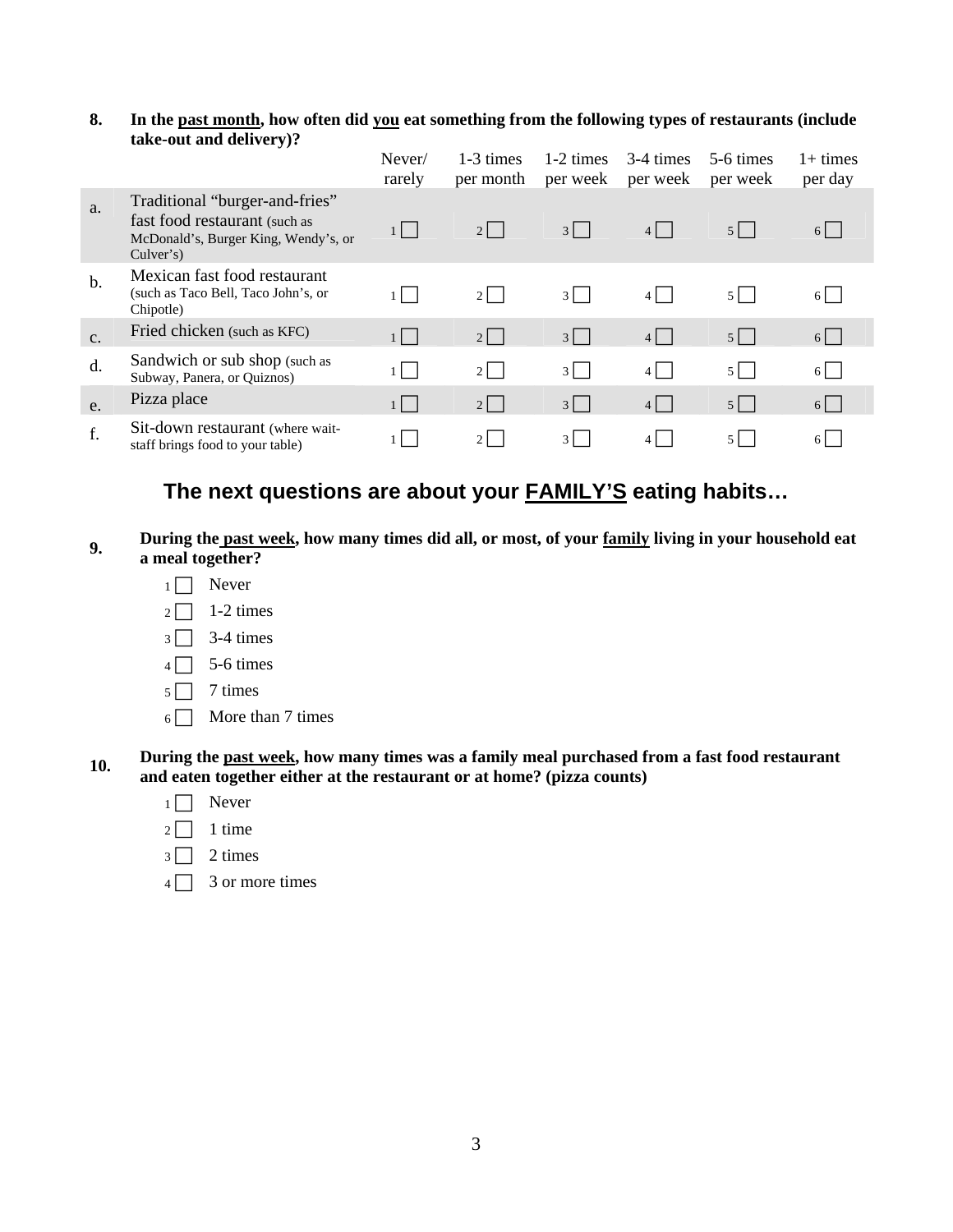#### **11. How much do you agree with the following statements?**

|                |                                                                                                               | <b>Strongly</b><br><b>Disagree</b> | <b>Somewhat</b><br><b>Disagree</b> | <b>Somewhat</b><br>Agree | <b>Strongly</b><br>Agree |
|----------------|---------------------------------------------------------------------------------------------------------------|------------------------------------|------------------------------------|--------------------------|--------------------------|
| a.             | It is important that our family eat at least one<br>meal a day together                                       | $1 \mid$                           | $2 \mid$                           | $3 \mid$                 | $4$                      |
| $\mathbf{b}$ . | Different schedules make it hard to eat meals<br>together on a regular basis                                  |                                    | $2 \mid$                           | 31                       |                          |
| $C_{\bullet}$  | In our family, it is often difficult to find a time<br>when family members can sit down to a meal<br>together | $1 \mid$                           | $2 \mid$                           | $3 \mid$                 | 4                        |
| d.             | In our family, children are expected to be home<br>for dinner                                                 |                                    | 21                                 | $3 \mid$                 |                          |

#### **12. Think about a typical family dinner at your home…**

 $\Box$  We never eat family dinners (If true, check the box to the left and skip to Question 16)

|               |                                                                     | Never or<br><b>Rarely</b> | <b>Sometimes</b> | <b>Usually</b> | <b>Always</b> |  |
|---------------|---------------------------------------------------------------------|---------------------------|------------------|----------------|---------------|--|
| a.            | Is a green salad served?                                            |                           | $2 \mid$         | $3 \mid$       |               |  |
| b.            | Are vegetables other than potatoes served?                          |                           | $2 \mid$         | $3 \mid$       | $4 \mid$      |  |
| $C_{\bullet}$ | Is 100% fruit juice served?                                         | $1 \mid$                  | $2 \mid$         | $3 \mid$       | $4$           |  |
| d.            | Is fruit (not including juice) served?                              |                           | 21               | $3 \mid$       | 4 L           |  |
| e.            | Is milk served?                                                     | 4 7                       | $2 \mid$         | $3 \mid$       |               |  |
| f.            | Are sugar-sweetened beverages (soda pop,<br>Kool-aid, etc.) served? |                           |                  | $3 \mid$       |               |  |

#### **13. How is food served at a typical family dinner in your home?**

- 1 Food is served "family style" where everyone can help themselves from food on the table
- $2 \Box$  Family members serve themselves from the counter or stove top
- $3 \Box$  Food is put on family members' plates/bowls by whoever cooked it and then served
- $4 \Box$  Some combination of all these ways
- <sup>5</sup> F Other serving style (please describe): \_\_\_\_\_\_\_\_\_\_\_\_\_\_\_\_\_\_\_\_\_\_\_\_\_\_\_\_\_\_\_\_\_\_\_\_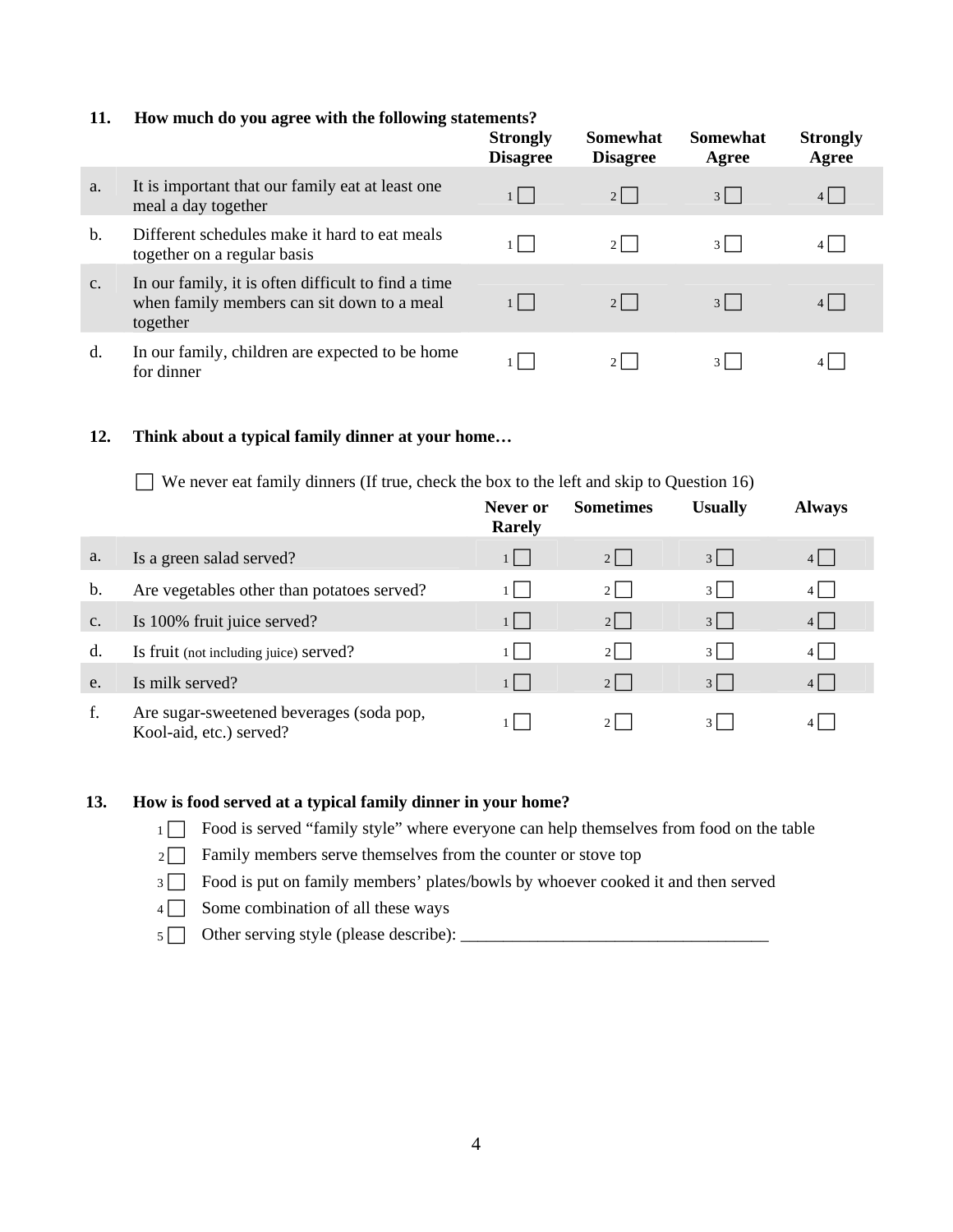#### **14. How often does your child do the following at family meals?**

|                |                                                                                       | Never or<br><b>Rarely</b> | <b>Sometimes</b> | <b>Usually</b> | <b>Always</b> |
|----------------|---------------------------------------------------------------------------------------|---------------------------|------------------|----------------|---------------|
| a.             | Watch television or movies                                                            |                           | 21               | $\frac{3}{ }$  | 4 I           |
| $\mathbf b$ .  | Play with hand-held games (e.g.,<br>DS, PSP, Game Boy, etc.)                          | $1 \mid$                  | $2 \mid$         | $3$            |               |
| $\mathbf{C}$ . | Talk on the phone (cell or other)                                                     |                           | $2 \mid$         | $3 \mid$       | 4 L           |
| d.             | Text message                                                                          | 1 L                       | $2 \mid$         | $3 \mid$       | 4 L           |
| e.             | Listen to music with headphones<br>(e.g., with iPod, MP3 player, or<br>other devices) |                           | $2 \mid$         | $3 \mid$       |               |

**15. Do you set limits (have rules, including no use) on your child's media use (TV, cell phone, texting, etc.) at family meals?** 

- $1 \Box$  No
- $2 \Box$  Yes

#### **16. Who does the majority of food shopping for your family? (Choose more than one person if the task is split evenly.)**

- $1 \Box$  Me
- $2 \Box$  Spouse/partner
- $3 \Box$  Child/children
- $4 \Box$  Other adult in the home
- <sup>5</sup> F Other (please describe) \_\_\_\_\_\_\_\_\_\_\_\_\_\_\_\_\_\_\_\_

**17. Who usually prepares food for your family? (Choose more than one if the task is split evenly.)** 

- $1 \Box$  Me
- $2 \Box$  Spouse/partner
- $3 \Box$  Child/children
- $4 \Box$  Other adult in the home
- $5 \Box$  Other (please describe)  $\Box$
- **18. How many hours per week do you normally spend preparing food for your family?**

**\_\_\_\_\_\_\_\_\_\_** hours per week

**19. How many hours per week does your spouse, partner, or another adult in your household spend preparing food for your family?** 

**\_\_\_\_\_\_\_\_\_\_**hours per week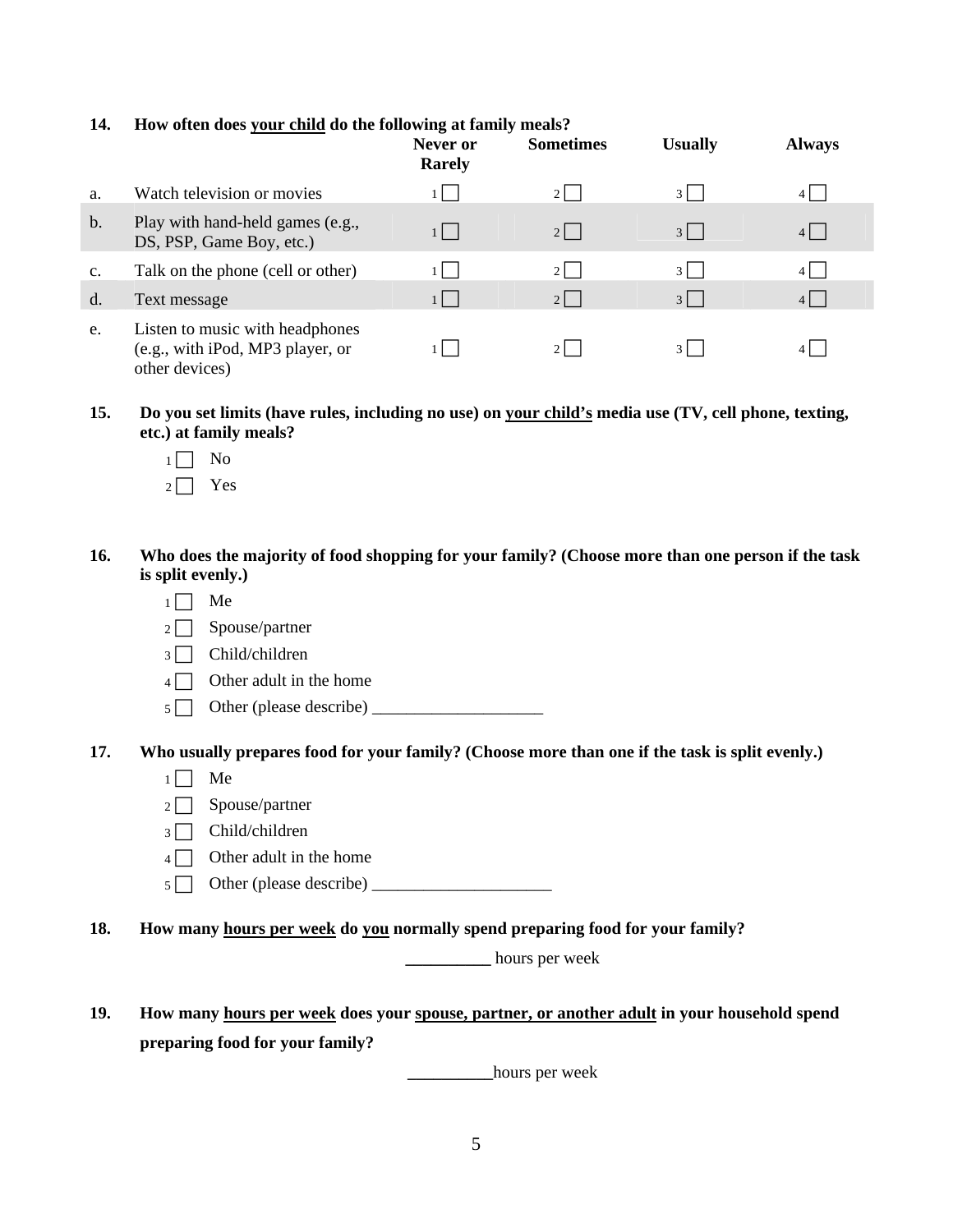#### **20. How much do you agree with the following statements?**

|               |                                                                                                 | <b>Strongly</b><br><b>Disagree</b> | <b>Disagree</b>             | Agree        | <b>Strongly</b><br>Agree |
|---------------|-------------------------------------------------------------------------------------------------|------------------------------------|-----------------------------|--------------|--------------------------|
| a.            | I usually know or plan in the morning what we<br>will eat for dinner that night                 | 1                                  | $2 \mid$                    | 3            | $4\Box$                  |
| b.            | I find cooking to be a real chore                                                               | $1 \mid$                           | $2 \mid$                    | $3 \mid$     | 4 L                      |
| $C_{\bullet}$ | I usually decide at night what we will eat for<br>dinner that night                             | $1$                                | $2$                         | $3$          | $4$                      |
| d.            | I like trying new recipes and cooking new<br>things                                             | $1 \mid$                           | $2 \mid$                    | $3 \mid$     | $4$                      |
| e.            | I don't buy many fruits because they cost too<br>much                                           | $1 \mid \cdot \mid$                | $2 \mid$                    | $3$          | 4                        |
| f.            | I don't buy many vegetables because they cost<br>too much                                       | $1 \mid$                           | $2 \mid$                    | $3 \mid$     | $4$                      |
| g.            | At the store where I buy my groceries, the<br>variety of fresh fruits and vegetables is limited | $1 \mid \cdot \mid$                | $2 \mid$                    | $3 \mid$     | $4$                      |
| h.            | At the store where I buy my groceries, the<br>condition of fruits and vegetables is poor        |                                    | $\mathcal{D}_{\mathcal{L}}$ | $\mathbf{3}$ |                          |

#### **21. How strongly do you agree with the following statements? For these questions, think about your family in general.**

|                |                                                                                                                                            | <b>Strongly</b><br><b>Disagree</b> | <b>Disagree</b> | Agree    | <b>Strongly</b><br>Agree |
|----------------|--------------------------------------------------------------------------------------------------------------------------------------------|------------------------------------|-----------------|----------|--------------------------|
| a.             | Family members are accepted for who they<br>are                                                                                            | $1$                                | $2 \mid$        | $3 \mid$ | $4$                      |
| b.             | Making decisions is a problem for the family                                                                                               |                                    | $2 \mid$        | $3 \mid$ | 4 L                      |
| $\mathbf{c}$ . | We don't get along well together                                                                                                           | $1 \mid$                           | $2 \mid$        | $3 \mid$ | $4 \mid$                 |
| d.             | We can express feelings to each other                                                                                                      |                                    | $2 \mid$        | 3 L      |                          |
| e.             | Planning family activities is difficult because<br>we misunderstand each other                                                             | $1$                                | $2 \mid$        | $3 \mid$ | $4 \mid$                 |
|                | We confide in each other<br>(By 'confide' we mean to trust your family members)<br>enough to tell them something that is important to you) |                                    | $2 \mid$        | 3 L      |                          |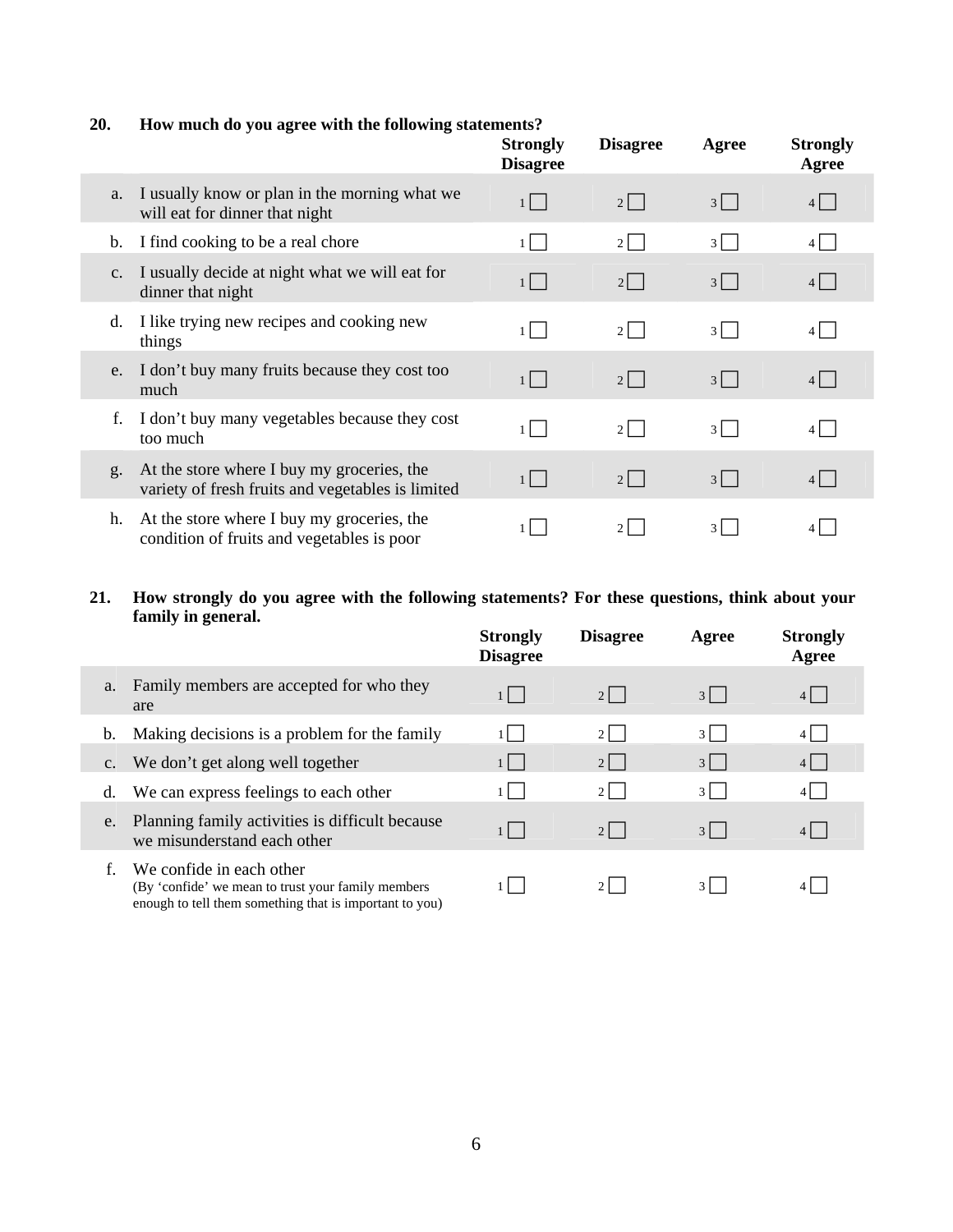#### **22. How much do you agree with the following statements?**

|    |                                                                                                                               | <b>Strongly</b><br><b>Disagree</b> | <b>Disagree</b> | Agree    | <b>Strongly</b><br>Agree | <b>Not</b><br><b>Employed</b> |
|----|-------------------------------------------------------------------------------------------------------------------------------|------------------------------------|-----------------|----------|--------------------------|-------------------------------|
| a. | Because of the requirements of my<br>job, I miss out on home or family<br>activities that I would prefer to<br>participate in |                                    | $2 \mid$        | $3 \mid$ |                          | $5 \mid$                      |
| b. | Because of the requirements of my<br>job, my family time is less<br>enjoyable or more pressured                               |                                    | $2 \mid$        | $3 \mid$ |                          |                               |
| c. | Working leaves me with too little<br>time or energy to be the kind of<br>parent I want to be                                  |                                    | $2 \mid$        | $3 \mid$ |                          |                               |

## **Now, a few questions about YOUR CHILD who recently participated in Project EAT…**

#### **23. How would you describe your child's weight?**

- $1 \Box$  Very underweight
- $2 \Box$  Somewhat underweight
- $3 \Box$  About right
- $4 \Box$  Somewhat overweight
- $5 \Box$  Very overweight

#### **24. How concerned are you about your child's weight?**

- $1 \Box$  Not at all concerned
- $2 \Box$  A little concerned
- $3 \Box$  Quite concerned
- $4 \Box$  Very concerned

#### **25. To what extent do you encourage your child to diet to control his/her weight?**

- $1 \Box$  Not at all
- $2 \Box$  A little bit
- $3 \Box$  Somewhat
- $4 \Box$  Very much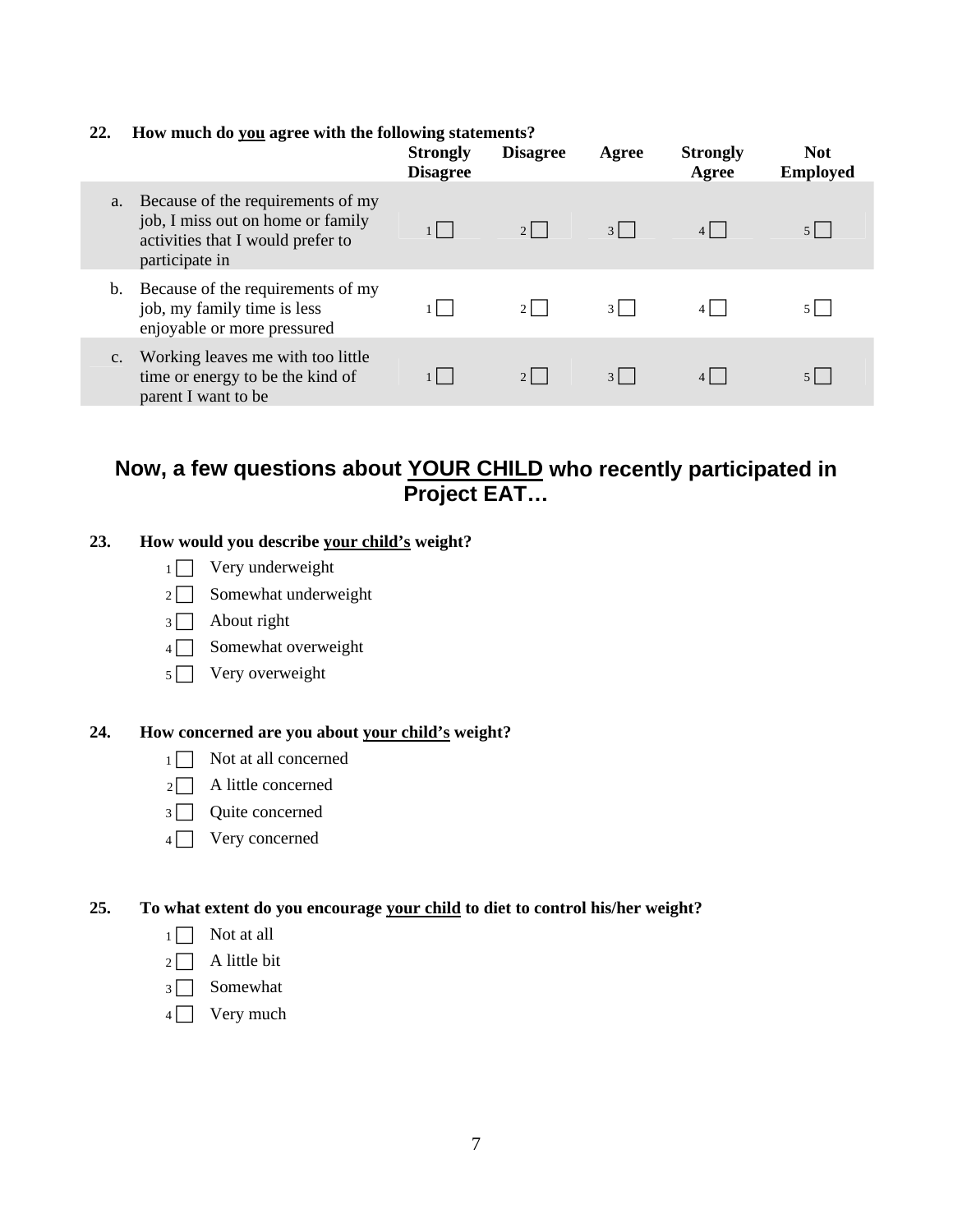### **26. How often in the past year….**

|                |                                                                                                                                | Never or<br><b>Rarely</b> | A few<br>times a<br>year | A few<br>times a<br>month | A few<br>times a<br>week | <b>Almost</b><br>every<br>day |
|----------------|--------------------------------------------------------------------------------------------------------------------------------|---------------------------|--------------------------|---------------------------|--------------------------|-------------------------------|
| a.             | Have you had a conversation with your child<br>about healthy eating habits?                                                    | $1 \mid$                  | $2 \mid$                 | $3 \mid$                  | $4\Box$                  | $5 \mid$                      |
| $\mathbf{b}$ . | Have you had a conversation with your child<br>about being physically active?                                                  | $1$                       | $2$                      | 3                         | $4\Box$                  | $5$                           |
| $C_{\bullet}$  | Have you had a conversation with your child<br>about his/her weight or size?                                                   |                           | $2$                      | $3\Box$                   | $4\Box$                  | $5 \mid$                      |
| d.             | Have you mentioned to your child that he/she<br>weighs too much?                                                               | $1 \mid$                  | $2$                      | 3                         | $4\Box$                  | $5$                           |
| e.             | Have you mentioned to your child that he/she<br>should eat differently in order to lose weight or<br>keep from gaining weight? | $1 \mid$                  | $2 \mid$                 | $3 \mid$                  | $4$                      | 5 <sub>1</sub>                |
| f.             | Have you mentioned to your child that he/she<br>should exercise to lose weight or keep from<br>gaining weight?                 |                           | $2 \mid$                 | $3$                       | $4$                      | 5 <sub>1</sub>                |

## **27. How much do you agree with the following statements?**

|               |                                                                                                          | <b>Disagree</b> | Slightly<br><b>Disagree</b> | Slightly<br>Agree | Agree   |
|---------------|----------------------------------------------------------------------------------------------------------|-----------------|-----------------------------|-------------------|---------|
| a.            | My child should always eat all of the food on his/her plate                                              | $1 \vert$       | $2\Box$                     | $3\Box$           | $4$     |
| b.            | I have to be especially careful to make sure my child eats<br>enough                                     | 1 L             | $2$                         | 3                 | $4$     |
| $C_{\bullet}$ | If my child says "I'm not hungry," I try to get him/her to eat<br>anyway                                 | $1$             | $2$                         | 3                 | $4\Box$ |
| d.            | If I did not guide or regulate my child's eating, my child<br>would eat much less than he/she should     | $1 \mid$        | $2$                         | 3                 | $4\Box$ |
| e.            | I have to be sure that my child does not eat too many high<br>fat foods                                  | $1$             | $2\Box$                     | 3                 | 4       |
| f.            | I have to be sure that my child does not eat too many sweets<br>(candy, ice cream, cake, or pastries)    | $1 \mid$        | $2$                         | $3 \mid$          | $4\Box$ |
| g.            | I have to be sure that my child does not eat too much of<br>his/her favorite foods                       | $1$             | $2 \mid$                    | $3 \mid$          | $4\Box$ |
| h.            | If I did not guide or regulate my child's eating, he/she would<br>eat too much of his/her favorite foods | $1 \mid$        | $2\Box$                     | $3 \mid$          | $4\Box$ |
| i.            | I intentionally keep some foods out of my child's reach                                                  | $1 \mid$        | $2$                         | $3 \mid$          | $4$     |
| j.            | If I did not guide or regulate my child's eating, he/she would<br>eat too many junk foods                |                 | $2 \mid$                    | $3 \mid$          | 4       |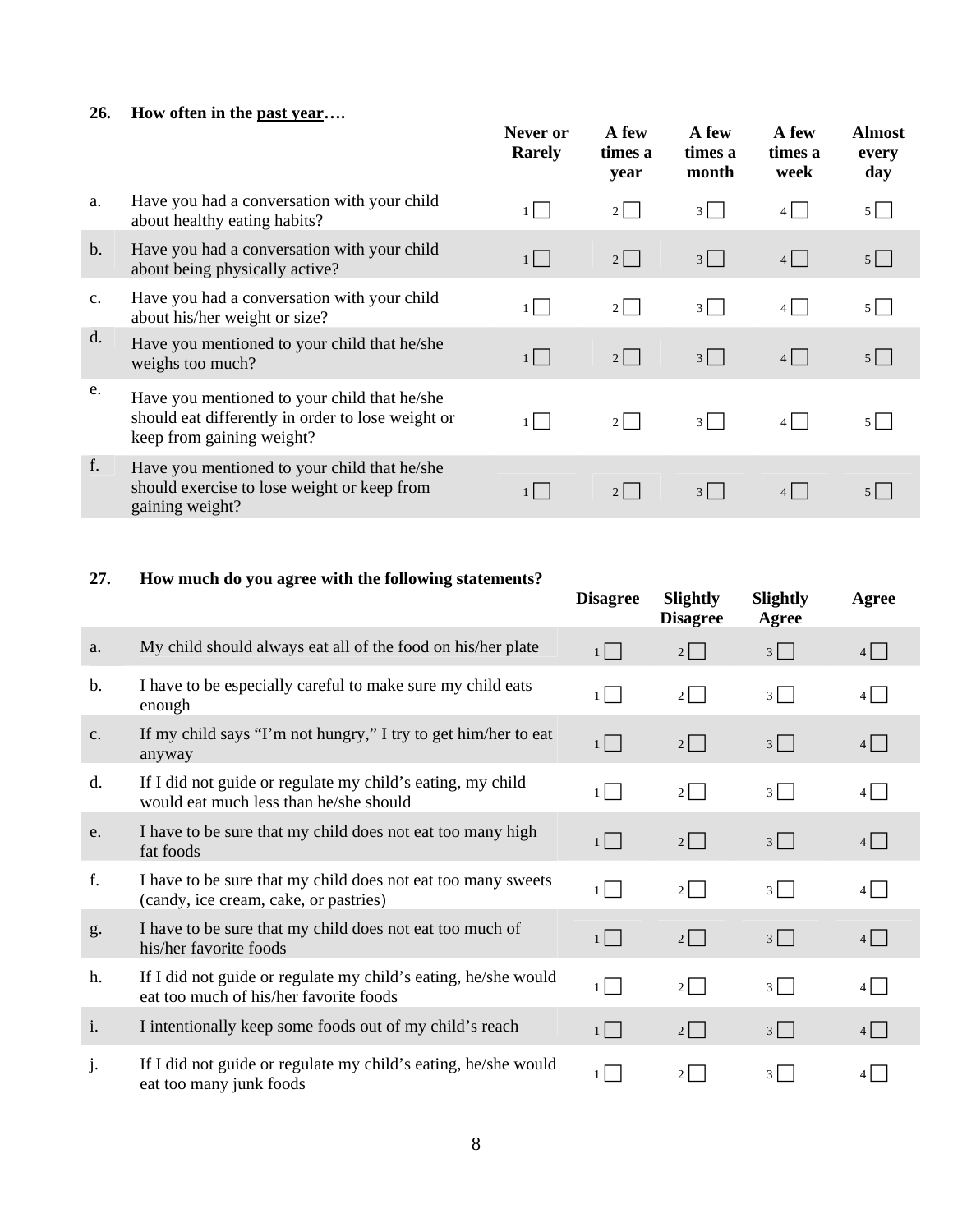# **These next questions deal with how YOU spend your time…**

**In a usual week, how many hours do you spend doing the following activities?** 

| 28.           | <b>Strenuous exercise (heart beats rapidly)</b><br>Examples: biking fast, aerobic dancing, running, jogging, swimming laps, rollerblading, skating, lacrosse, tennis, cross-country skiing,<br>soccer, basketball, football |             |                            |                   |                    |                    |       |
|---------------|-----------------------------------------------------------------------------------------------------------------------------------------------------------------------------------------------------------------------------|-------------|----------------------------|-------------------|--------------------|--------------------|-------|
|               | None                                                                                                                                                                                                                        |             |                            |                   |                    |                    |       |
|               | Less than $\frac{1}{2}$ hour a week                                                                                                                                                                                         |             |                            |                   |                    |                    |       |
|               | $\frac{1}{2}$ - 2 hours a week                                                                                                                                                                                              |             |                            |                   |                    |                    |       |
|               | $2\frac{1}{2}$ - 4 hours a week                                                                                                                                                                                             |             |                            |                   |                    |                    |       |
|               | $4\frac{1}{2}$ - 6 hours a week                                                                                                                                                                                             |             |                            |                   |                    |                    |       |
|               | 6+ hours a week                                                                                                                                                                                                             |             |                            |                   |                    |                    |       |
| 29.           | Moderate exercise (not exhausting)<br>Examples: walking quickly, dancing, baseball/softball, easy bicycling, volleyball, strength training, skiing, snowboarding                                                            |             |                            |                   |                    |                    |       |
|               | None                                                                                                                                                                                                                        |             |                            |                   |                    |                    |       |
|               | Less than $\frac{1}{2}$ hour a week                                                                                                                                                                                         |             |                            |                   |                    |                    |       |
|               | $\frac{1}{2}$ – 2 hours a week                                                                                                                                                                                              |             |                            |                   |                    |                    |       |
|               | $2\frac{1}{2}$ - 4 hours a week                                                                                                                                                                                             |             |                            |                   |                    |                    |       |
|               | $4\frac{1}{2}$ - 6 hours a week                                                                                                                                                                                             |             |                            |                   |                    |                    |       |
|               | 6+ hours a week                                                                                                                                                                                                             |             |                            |                   |                    |                    |       |
| 30.           | Mild Exercise (little effort)                                                                                                                                                                                               |             |                            |                   |                    |                    |       |
|               | Examples: walking slowly, bowling, golf, fishing, snowmobiling, yoga<br>None                                                                                                                                                |             |                            |                   |                    |                    |       |
|               | Less than $\frac{1}{2}$ hour a week                                                                                                                                                                                         |             |                            |                   |                    |                    |       |
|               | $\frac{1}{2}$ – 2 hours a week                                                                                                                                                                                              |             |                            |                   |                    |                    |       |
|               | $2\frac{1}{2}$ - 4 hours a week                                                                                                                                                                                             |             |                            |                   |                    |                    |       |
|               | $4\frac{1}{2}$ - 6 hours a week                                                                                                                                                                                             |             |                            |                   |                    |                    |       |
|               | $6 + hours$ a week                                                                                                                                                                                                          |             |                            |                   |                    |                    |       |
|               |                                                                                                                                                                                                                             |             |                            |                   |                    |                    |       |
| 31.           | In a typical week, how many hours do you spend doing the following:                                                                                                                                                         |             |                            |                   |                    |                    |       |
|               |                                                                                                                                                                                                                             | <b>None</b> | Less                       | $\frac{1}{2}$ - 2 | $2\frac{1}{2}$ - 4 | $4\frac{1}{2}$ - 6 | $6+$  |
|               |                                                                                                                                                                                                                             |             | than $\frac{1}{2}$<br>hour | hours             | hours              | hours              | hours |
|               |                                                                                                                                                                                                                             |             |                            |                   |                    |                    |       |
| a.            | Being physically active with your child (e.g.,<br>throwing a ball around, taking a walk or bike                                                                                                                             |             |                            | $\Box$            |                    |                    |       |
|               | ride together)?                                                                                                                                                                                                             |             |                            |                   |                    |                    |       |
| $\mathbf b$ . | Helping your child to be physically active (e.g.,                                                                                                                                                                           |             |                            |                   |                    |                    |       |
|               | driving them to the gym or sport practice,<br>watching them play a sport)?                                                                                                                                                  |             |                            |                   |                    |                    |       |
| c.            | Watching TV/movies together with your child?                                                                                                                                                                                |             |                            |                   |                    |                    |       |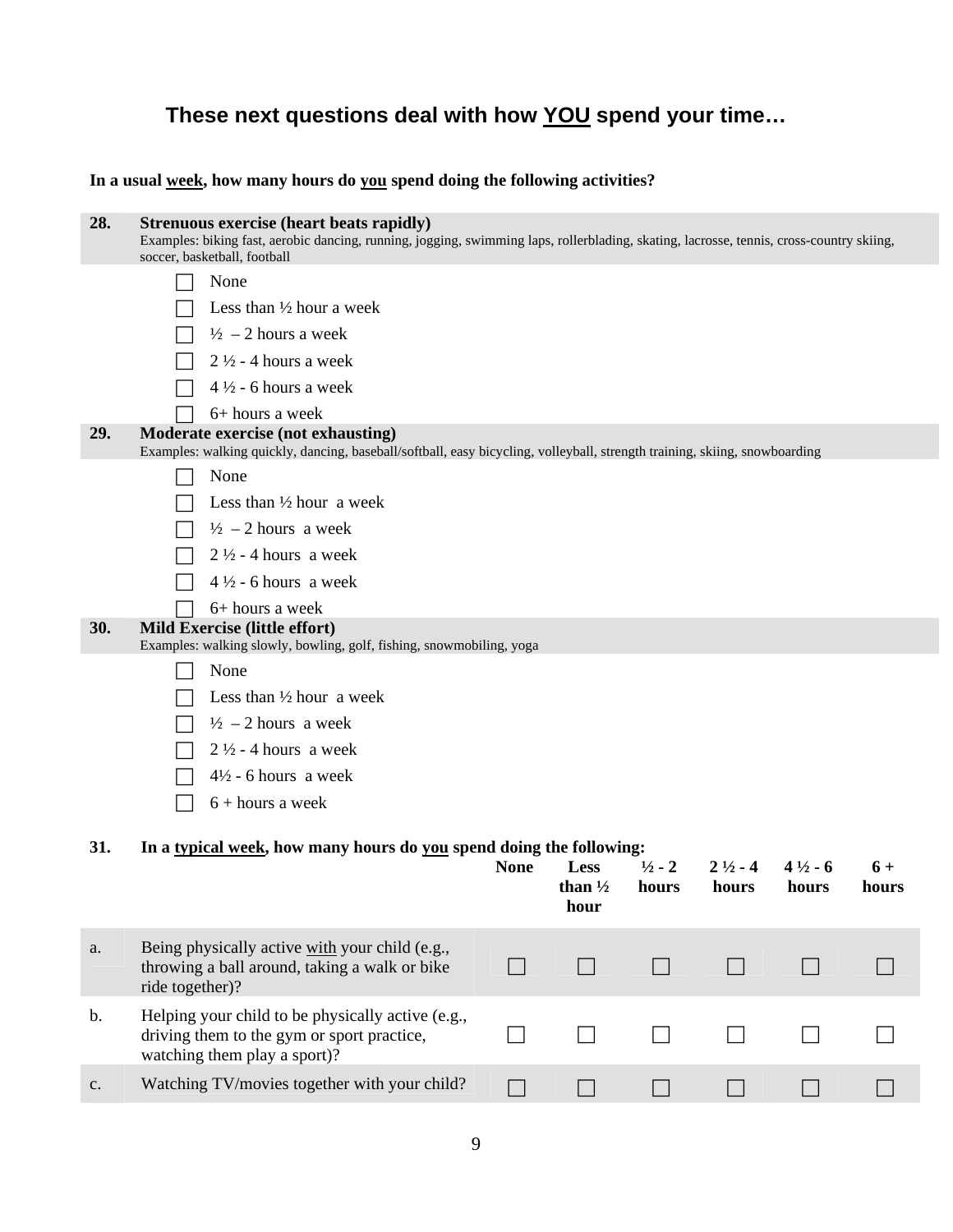#### **32. On an average day, how many hours do you spend watching TV, DVDs, or videos?**

- $\Box$  None  $\frac{1}{2}$  hour per day 1 hour per day 2 hours per day 3 hours per day 4 hours per day 5 or more hours per day
- **33. In your home, how many of the following items do you have?** (Please do not include items that are in storage)

|    |                                             | $\mathbf{0}$ |              | 2            | 3            | 4 or more |
|----|---------------------------------------------|--------------|--------------|--------------|--------------|-----------|
| a. | TV                                          |              | $\Box$       | $\Box$       |              |           |
| b. | VCR or DVD player                           |              | $\mathbf{1}$ | $\mathbf{L}$ |              |           |
| c. | TiVo or Digital Video Recorder (DVR)        |              | $\Box$       | $\Box$       | $\Box$       |           |
| d. | Computer or laptop                          |              | $\mathbf{1}$ | $\Box$       | $\mathbf{1}$ |           |
| e. | Video game system (Xbox, Playstation, etc.) |              |              |              |              |           |

#### **34. Do you have the following items in your home, yard, or apartment complex that would be available to your child?**

|                |                                                                               | No | Yes        |  |
|----------------|-------------------------------------------------------------------------------|----|------------|--|
| a.             | Stationary aerobic equipment (bicycle, treadmill, etc.)                       |    |            |  |
| b.             | Bicycle, skateboard, scooter, rollerskates/blades                             |    | $21 \quad$ |  |
| C <sub>1</sub> | Basketball hoop                                                               |    |            |  |
| d.             | Weight lifting equipment (free weights, Nautilus, Universal, etc.)            |    | $21 \quad$ |  |
| e.             | Interactive video games such as Wii Sport, Wii Fit and Dance Dance Revolution |    |            |  |

## **Now we have some questions about YOUR health and weight…**

**35. How tall are you? |\_\_\_\_| feet |\_\_\_\_|\_\_\_\_| inches** 

**36. How much do you weigh? |\_\_\_\_|\_\_\_\_|\_\_\_\_| pounds** 

- **37. During the past year, have you done anything to try to lose weight or keep from gaining weight?** 
	- $1 \Box$  No
	- $2 \Box$  Yes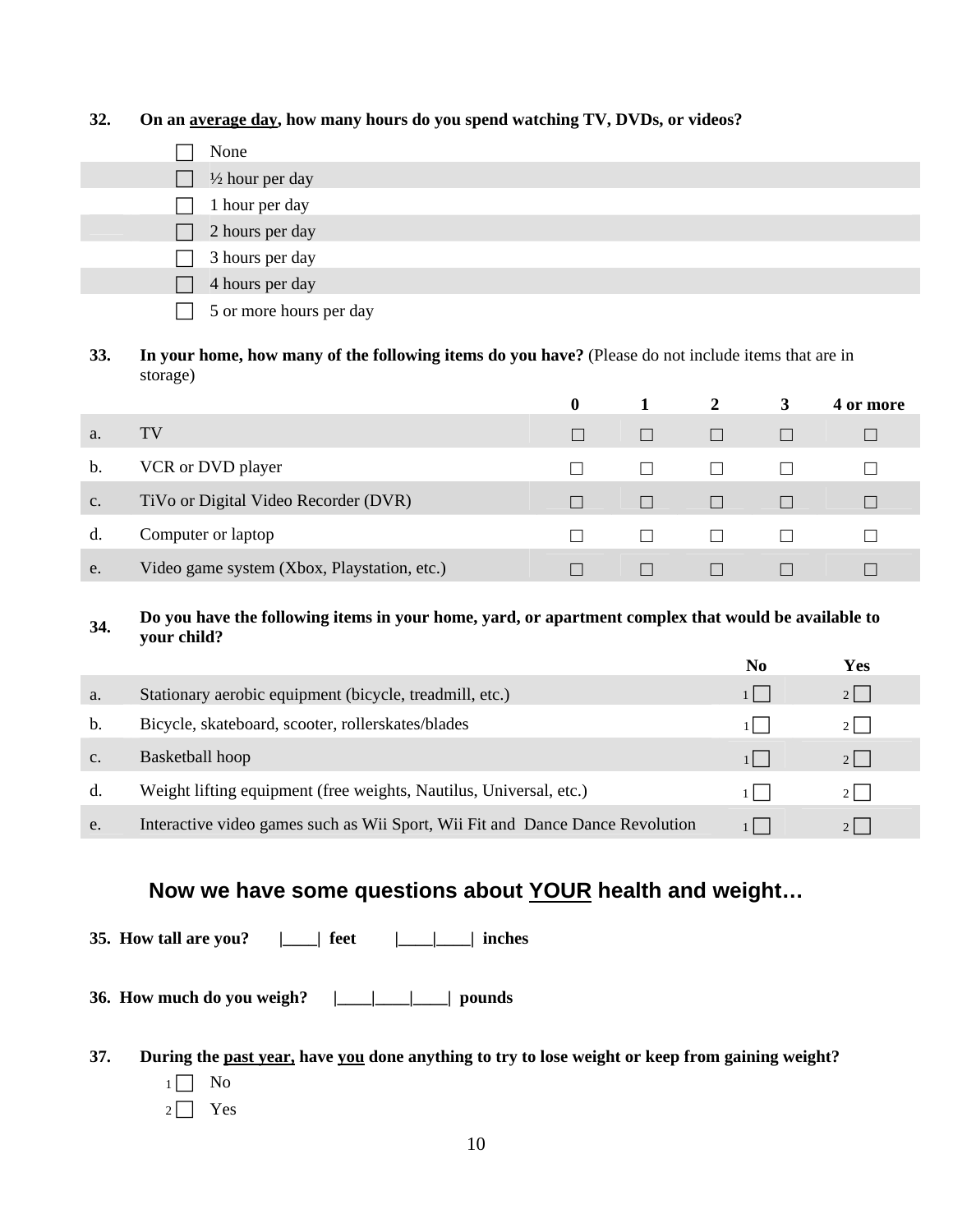**38. How often have you gone on a diet during the last year? By "diet" we mean changing the way you eat so you can lose weight.** 

- $1 \Box$  Never
- $2 \Box$  1-4 times
- $3 \square$  5-10 times
- $4 \Box$  More than 10 times
- $5 \Box$  I am always dieting

#### **39. How often do you weigh yourself?**

- $1 \n\begin{array}{|c|c|} \n\hline\n1 & \text{Less than once a month}\n\end{array}$
- $2 \Box$  Every month
- $3 \Box$  A few times per month
- $4 \Box$  Every week
- $5 \Box$  A few times per week
- $6 \Box$  Every day
- $7 \Box$  More than once a day

#### **40. How satisfied are you with your:**

|    |            | <b>Very</b><br><b>Dissatisfied</b> |                |          |                | <b>Very</b><br><b>Satisfied</b> |
|----|------------|------------------------------------|----------------|----------|----------------|---------------------------------|
| a. | Weight     | $1 \mid$                           | $2$            | $3 \mid$ | 4 <sup>1</sup> |                                 |
| b. | Body shape | 1 L                                | $2 \mid$       | $3 \mid$ | $\overline{4}$ |                                 |
| C. | Body build |                                    | 2 <sup>1</sup> | 3        | 4 <sup>1</sup> |                                 |

#### **41. Please indicate if you have ever been told by your doctor that you have the following conditions:**

|              |                              | N <sub>0</sub> | Yes      |
|--------------|------------------------------|----------------|----------|
| a.           | Anorexia Nervosa             | $1 \mid$       | 2        |
| b.           | Asthma                       |                | $2 \mid$ |
| c.           | <b>Binge Eating Disorder</b> | $1 \mid$       | $2\Box$  |
| d.           | Bulimia Nervosa              |                | $2$      |
| e.           | Depression                   | $1 \mid$       | $2\Box$  |
| f.           | Diabetes (Type 1)            |                | $2\Box$  |
| g.           | Diabetes (Type 2)            | $1 \mid$       | $2\Box$  |
| h.           | <b>High Blood Pressure</b>   |                | $2 \mid$ |
| i.           | <b>High Cholesterol</b>      | $1 \mid$       | $2\Box$  |
| $\mathbf{j}$ | Other (Please specify):      |                | $2\vert$ |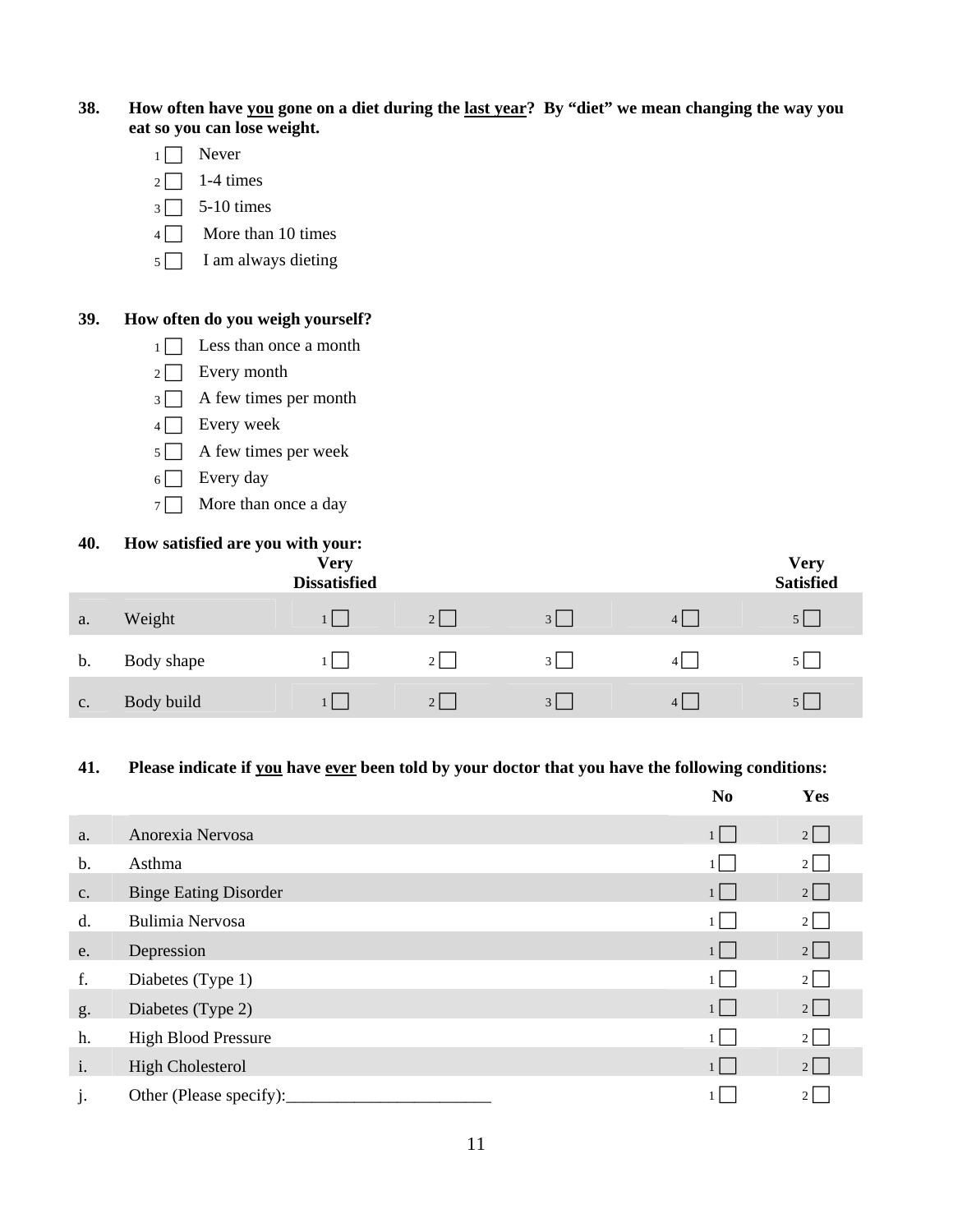- **42. In the past year, have you ever eaten so much food in a short period of time that you would be embarrassed if others saw you (binge-eating)?** 
	- $1 \Box$  Yes
	- $2 \Box$  No (If no, then go to question #44)
- **43. During the times when you ate this way, did you feel you couldn't stop eating or control what or how much you were eating?** 
	- $1 \Box$  Yes
	- $2 \Box$  No
- **44. Below is a list of ways you may have felt or behaved. Please indicate how often you have felt these during the past week:**

|           |                       | <b>Rarely or none</b><br>of the time<br>(less than one<br>day) | Some or a<br>little of the<br>time<br>$(1-2 \text{ days})$ | Occasionally/<br>moderate amount<br>of the time<br>$(3-4 \text{ days})$ | Most or all of<br>the time<br>$(5-7 \text{ days})$ |
|-----------|-----------------------|----------------------------------------------------------------|------------------------------------------------------------|-------------------------------------------------------------------------|----------------------------------------------------|
| a.        | I felt depressed      | $1 \mid$                                                       | $2 \mid$                                                   | $3 \mid$                                                                | $4$                                                |
| b.        | My sleep was restless | 1 I                                                            | $2 \mid$                                                   | $3$                                                                     | $4$                                                |
| $C_{\rm}$ | I felt lonely         | $1 \mid$                                                       | $2 \mid$                                                   | $3$                                                                     | $4$                                                |
| d.        | I had crying spells   |                                                                | 2 <sup>1</sup>                                             | $3$                                                                     | $4 \mid$                                           |
| e.        | I could not get going | n a                                                            | 2 <sup>1</sup>                                             | $3$                                                                     | $4$                                                |

#### **45. Do you think of yourself as…? (You may choose more than one)**

- $1 \Box$  White
- $_2 \Box$  Black or African American
- $\overline{\mathcal{A}}$  Hispanic or Latino
- $4 \Box$  Asian American
- $5 \Box$  Native Hawaiian or other Pacific Islander
- $6 \Box$  American Indian or Native American
- <sup>7</sup> F Other: \_\_\_\_\_\_\_\_\_\_\_\_\_\_\_\_\_\_\_\_\_\_\_

#### **46. Is your background any of the following?**

- $1 \Box$  Hmong
- $_2 \Box$  Cambodian
- $3 \Box$  Vietnamese
- $4 \Box$  Laotian
- $5 \Box$  Somali
- $6 \Box$  Ethiopian
- $7 \Box$  Other: \_
- $8 \Box$  None of the above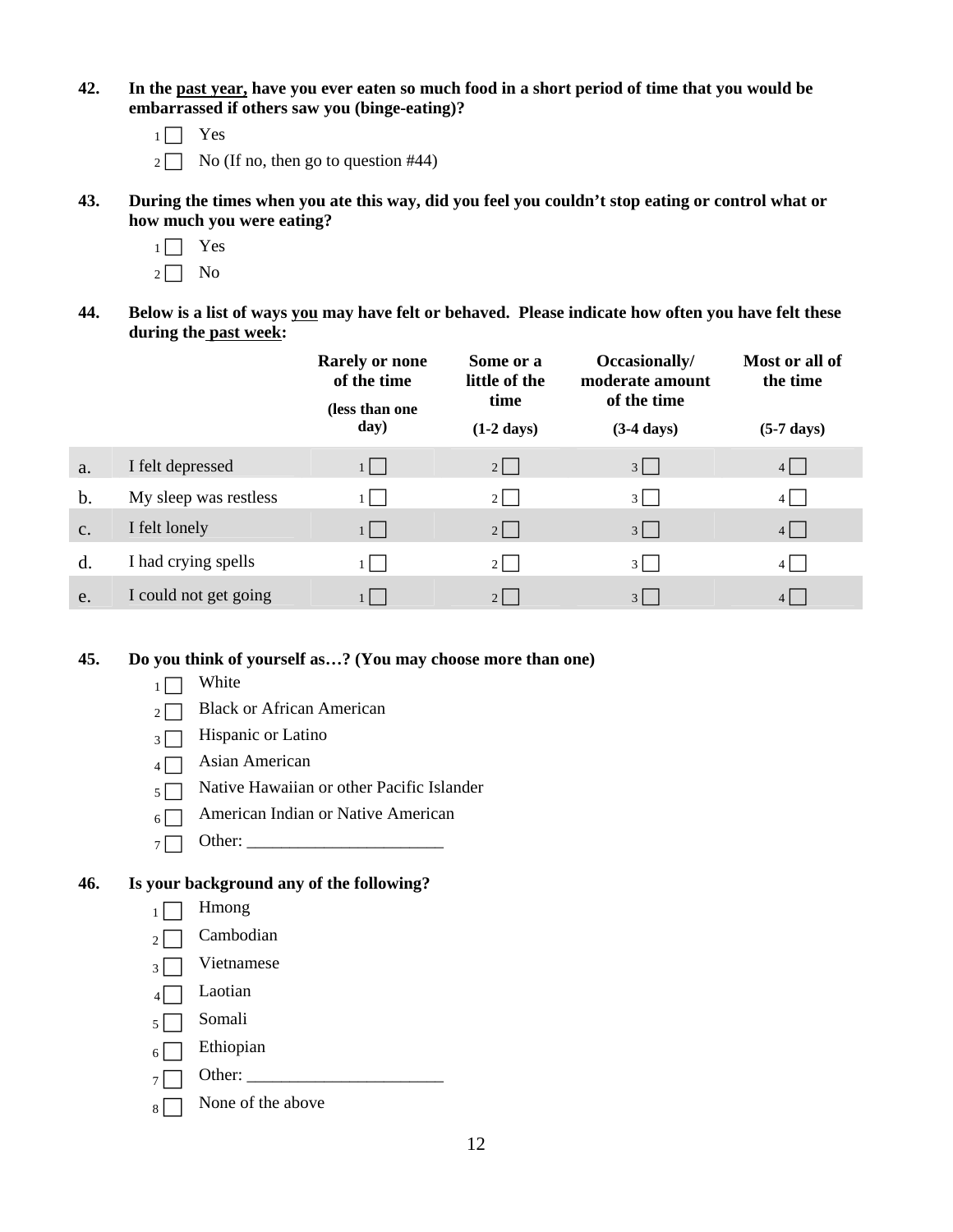| 47.                                  | What is your current marital status?          |                                                                                   |  |  |
|--------------------------------------|-----------------------------------------------|-----------------------------------------------------------------------------------|--|--|
|                                      | Married or in a committed relationship<br>1 I |                                                                                   |  |  |
| Divorced/Separated<br>2 <sup>1</sup> |                                               |                                                                                   |  |  |
|                                      | Single<br>3 <sup>1</sup>                      |                                                                                   |  |  |
|                                      | 4 I                                           | Widowed                                                                           |  |  |
|                                      | 5 <sup>1</sup>                                |                                                                                   |  |  |
| 48.                                  |                                               | How many children (under the age of 18 years) live in your household?             |  |  |
| 49.                                  |                                               | What is the highest grade or year of school that you have completed?              |  |  |
|                                      | 1 <sup>1</sup>                                | Did not finish high school                                                        |  |  |
|                                      | 2 <sup>1</sup>                                | Finished high school or got GED                                                   |  |  |
|                                      | $\overline{3}$                                | Some college or training after high school                                        |  |  |
|                                      | 4 I                                           | Finished college                                                                  |  |  |
|                                      | 5 <sup>1</sup>                                | Advanced degree (e.g., Master's Degree, PhD, MD)                                  |  |  |
| 50.                                  |                                               | What is the highest grade or year of school your spouse or partner has completed? |  |  |
|                                      | 1 <sup>1</sup>                                | Not applicable (No spouse/partner)                                                |  |  |
|                                      | 2 <sub>1</sub>                                | Did not finish high school                                                        |  |  |
|                                      | $\overline{3}$                                | Finished high school or got GED                                                   |  |  |
|                                      | 4 I                                           | Some college or training after high school                                        |  |  |
|                                      | 5 I                                           | Finished college                                                                  |  |  |
|                                      | 6 I                                           | Advanced degree (e.g., Master's Degree, PhD, MD)                                  |  |  |
|                                      | 7 <sup>1</sup>                                | I don't know                                                                      |  |  |
| 51.                                  |                                               | Which of the following best describes your current work situation?                |  |  |
|                                      | 1                                             | Working full-time                                                                 |  |  |
|                                      | 2                                             | Working part-time                                                                 |  |  |
|                                      | 3                                             | Stay at home caregiver                                                            |  |  |
|                                      | $\overline{4}$                                | Currently unemployed, but actively seeking work                                   |  |  |
|                                      | 5 <sup>1</sup>                                | Not working for pay (unable to work, retired, student)                            |  |  |
|                                      |                                               |                                                                                   |  |  |